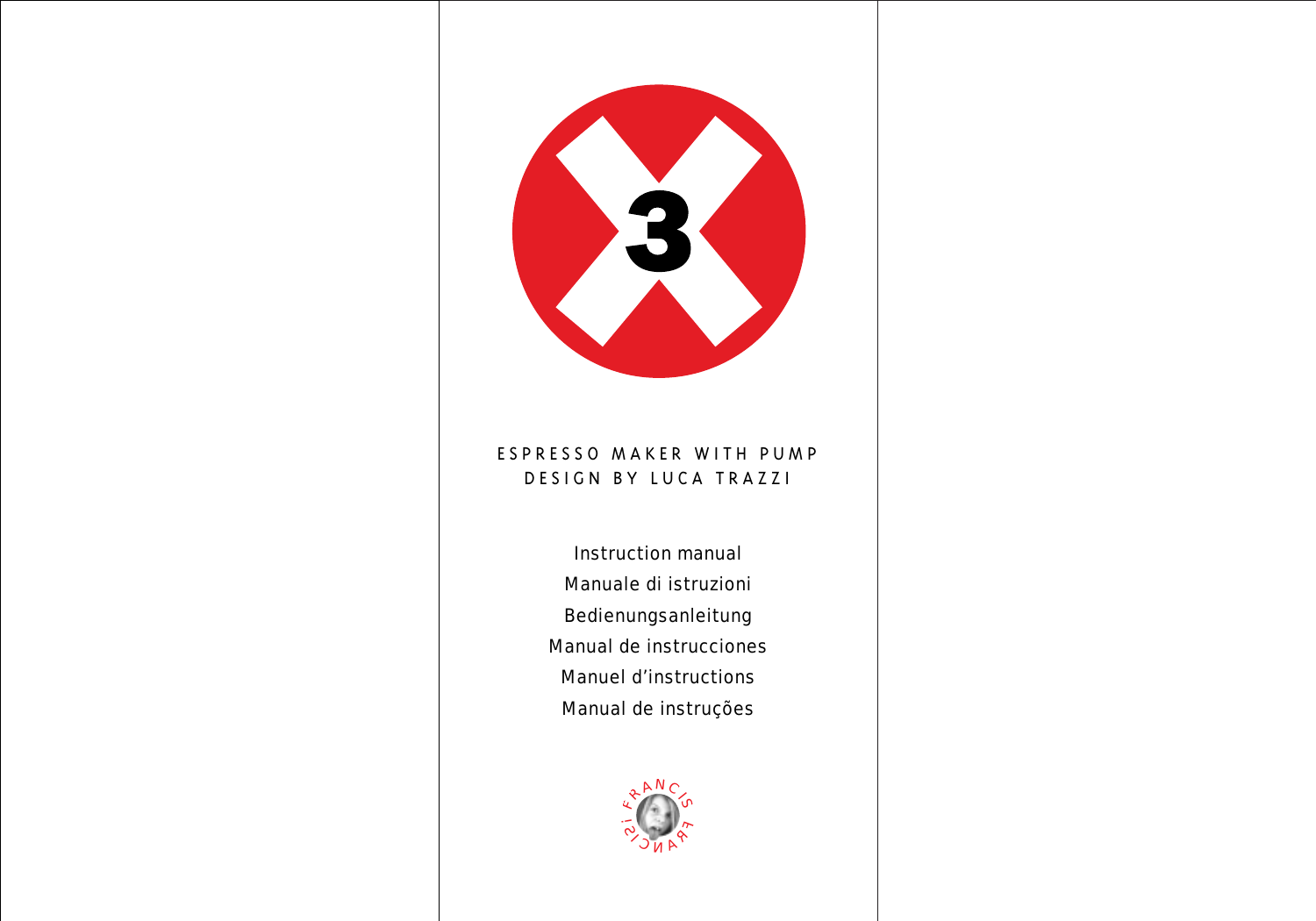

- $\blacksquare$  1 On/Off switch (I/O) 2 Coffee switch 3 Steam switch 4 Steam valve 5 Right temperature pilot light 6 On/Off pilot light 7 Filter-holder 8 Filter- holder housing 9 Steam outlet (Cappuccino) 10 Cold water tank 11 Drip plate 12 Steel cup warmer 13 Drip grill 14 Intake pipe 15 Plate 16 Air absorption hole
- 1 Interrutore avviamento (I/O) 2 Interrutore caffè 3 Interrutore vapore 4 Valvola vapore 5 Spia luminosa temperatura 6 Spia luminosa avviamento 7 Portafiltro 8 Alloggio porta-filtro 9 Tubo uscita vapore (cappuccino) 10 Deposito acqua fredda 11 Vassoio sgocciolio 12 Scaldatazze in acciaio 13 Reticella sgocciolio 14 Tubo di aspirazione acqua 15 Placca 16 Foro di aspirazione aria
- 1 Ein/Aus Schalter I/O 2 Kaffeeschalter 3 Wasserdampfschalter 4 Dampfventil 5 Temperaturkontrollampe 6 Betriebslampe 7 Filterträger 8 Brühkopf 9 Dampfaustrittsrohr (Cappuccino) 10 Kaltwasserbehälter 11 Abtropfschale 12 Tassenwärmer aus Stahl 13 Abtropfgitter 14 Saugschlauch 15 Typenschild 16 Lufteinlass beim Dampfrohr
- 1 Interruptor puesta en marcha I/O 2 Interruptor café 3 Interruptor vapor 4 Válvula vapor 5 Piloto temperatura ideal 6 Piloto indicador puesta en marcha 7 Porta-filtro 8 Alojamiento porta-filtro 9 Tubo salida vapor (cappuccino) 10 Depósito de agua fría 11 Bandeja de goteo 12 Calienta tazas de acero 13 Rejilla de goteo 14 Tubo de aspiración 15 Placa 16 Orificio de absorción de aire





X3 is a FrancisFrancis! production made in Italy

Design by Luca Trazzi - Milan It should be spoken with affection, the way a mother would scold her small child, whose hands and face she found stained with forbidden chocolate. 'FrancisFrancis!' She tries to be serious, with her right index finger moving back and forth like a metronome, but she is unable to hold back the insuppressible smile that will turn this little tragedy into a kiss. This, is FrancisFrancis!. It is the child in all of us that we love unconditionally, the child that makes us smile, laugh, enjoy. So, if you ask yourself why a child is part of the FrancisFrancis! logo. It is simply because a child represents the best part of all of us. And FrancisFrancis! with all its products - wants to share this affinity with the child that has the genuine ability to make us smile, even when we thought we weren't in the mood.

For more information: www.francisfrancis.com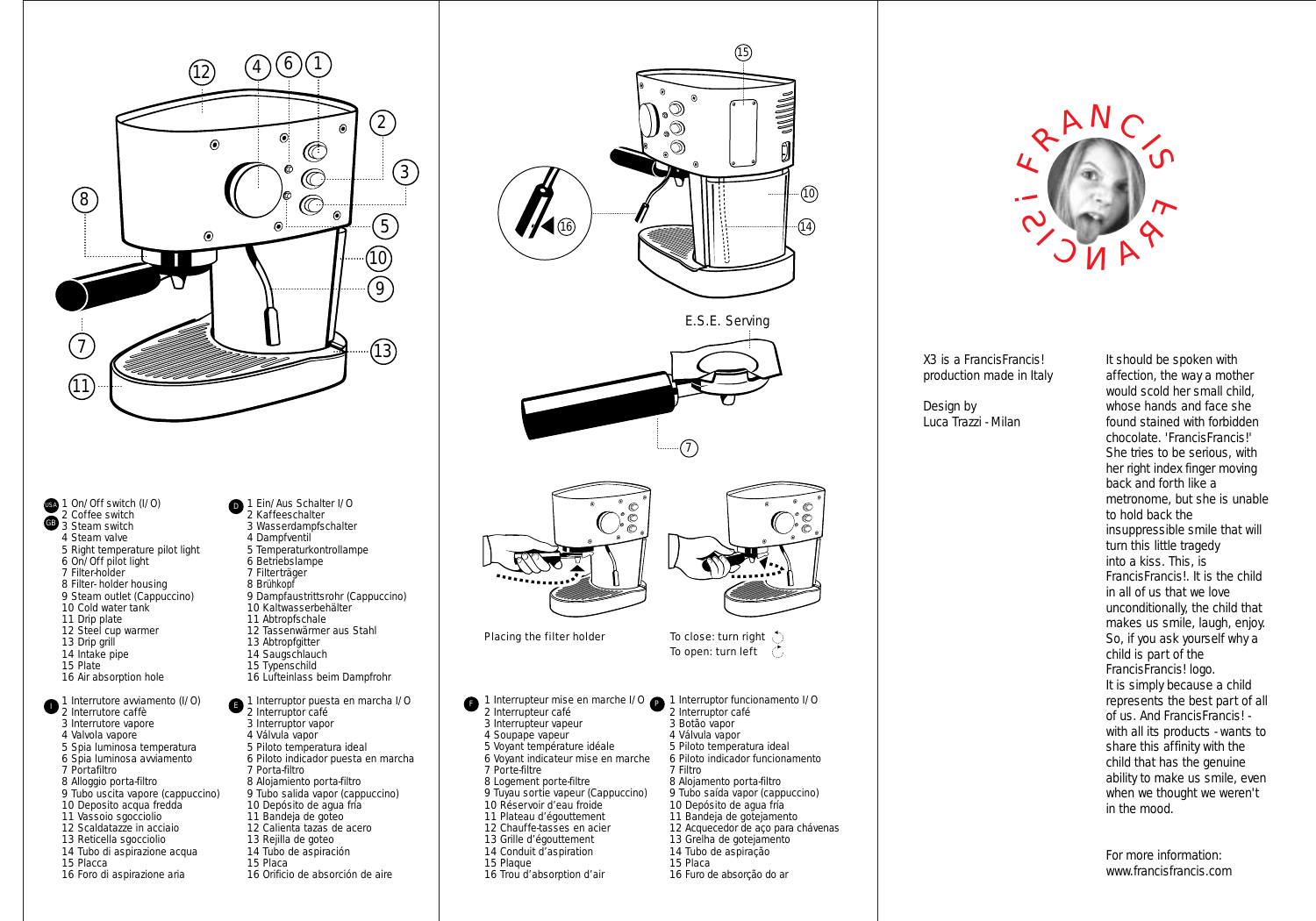

When using electrical appliances, basic safety precautions should always be followed, including the following:

1. Read all instructions. 2. Do not touch hot surfaces. Use handles or knobs. 3. To protect against fire, electric shock and injury to persons do not immerse cord, plugs or machine in water or other liquid.

4. Close supervision is necessary when any appliance is used by or near children.

5. Unplug from power socket when not in use and before cleaning. Allow to cool before putting on or taking off parts and before cleaning the appliance.

6. Do not operate any appliance with a damaged cord or plug or after the appliance malfunctions, or has been damaged in any manner. Return appliance to the nearest authorised service facility for examination, repair, or adiustment.

7. The use of accessory attachments not recommended by the appliance manufacturer may result in fire, electric shock, or injury to persons. 8. Do not use outdoors.

9. Do not let cord hang over edge of table or counter, or touch hot surfaces.

10. Do not place on or near a hot gas or electric burner, or in a heated oven.

11. Do not use appliance for anything other than its intended use. 12. SAVE THESE INSTRUCTIONS.

# IMPORTANTI MISURE DI SICUREZZA

Nell'utilizzo di apparecchiature elettriche devono essere sempre osservate le seguenti misure di sicurezza:

1. Leggere attentamente le istruzioni

2. Non toccare mai una superficie calda. Usare manici o pulsanti.

3. Per proteggersi dal fuoco, scosse elettriche o lesioni non immergere il cavo, la spina o in acqua o altro liquido.

4. Se l'apparecchio viene utilizzato da bambini o vicino a bambini, sorvegliare attentamente.

5. Disinserire la spina quando l'apparecchio non viene utilizzato o quando se ne esegue la pulizia. Lasciar raffreddare prima di aggiungere o levare parti accessorie e prima della pulizia.

6. Non utilizzare un

apparecchio se il cavo o la spina sono danneggiati, o se l'apparecchio mostra segni di cattivo funzionamento oppure se ha subìto qualche danno. Riportare l'apparecchio al concessionario autorizzato più vicino per controlli o riparazioni.

7. L'utilizzo di accessori non raccomandati dal produttore può provocare incendi, scosse elettriche o lesioni alle persone.

8. Non utilizzare all'esterno. 9. Non lasciare penzolare il cavo da tavoli o banconi, impedite che esso venga a contatto con superfici calde. 10. Non appoggiate l'apparecchio su fornelli elettrici o a gas, o dentro un forno caldo.

11. Non utilizzate l'apparecchio per scopi diversi da quello previsto. 12. CONSERVATE QUESTE ISTRUZIONI.

#### **WICHTIGE SICHERHEITSHINWEISE** D

1. Lesen Sie alle Bedienungshinweise. 2. Berühren Sie keine heissen Flächen. Griffe und Knöpfe benützen. 3. Um Feuer, elektrischen Schlag und Verletzungen zu vermeiden, nie das Kabel, die Maschine oder den Stecker in Wasser oder andere Flüssigkeiten eintauchen. 4. Wenn die Maschine in der Nähe von Kindern in Gebrauch ist, muss die Maschine überwacht werden. 5. Stecker aus der Steckdose ausziehen, wenn die Maschine länger nicht benutzt wird oder bei Reinigung.

6. Die Maschine nie mit einem beschädigten Kabel, oder Stecker benutzen, wenn die Funktionsweise Fehler aufweist, oder wenn die Maschine beschädigt wurde. Senden Sie die Maschine an die nächste Service-Stelle zur Überprüfung, Reparatur oder Anpassung ein.

7. Der Gebrauch von Zusatzgeräten, die nicht vom Hersteller empfohlen sind, können zu Feuer, elektrischem Schlag oder Verletzung von Personen führen.

8. Nicht im Freien verwenden.

9. Vergewissern Sie sich, dass das Kabel nicht über die Kante (von Küchenabdeckung oder Tisch) hängt und lassen Sie das Kabel keine heissen

Oberflächen berühren. 10. Maschine nicht auf oder nahe an Gas- oder Elektrobrenner stellen; nicht in den heissen Ofen stellen. 11. Maschine nur für den in der Bedienungsanleitung beschriebenen Zweck benutzen. 12. BEWAHREN SIE DIESE

BEDIENUNGSANLEITUNG AUF.

#### IMPORTANTES MEDIDAS DE **SEGURIDAD** E

Al usar todo aparato eléctrico, hay que respetar las siguientes medidas de seguridad:

1. Lea atentamente las instrucciones.

2. Nunca toque una superficie caliente. Utilice las empuñaduras o los botones. 3. Para protegerse contra el fuego, contra las descargas eléctricas y las lesiones, en general, no sumerja el cable, el enchufe, ni en el agua, ni en ningún otro líquido.

4. Si los niños utilizan el artefacto, o bien, si se usa cerca de los mismos, vigile con suma atención.

5. Desenchufe el aparato, cuando deja de usarlo y antes de proceder a limpiarlo. Deje que se enfríe antes de añadirle o quitarle los accesorios y antes de limpiarlo.

6. Nunca utilice un aparato, cuyo cable o enchufe están estropeados; si el mismo funciona mal o si se ha producido algún desperfecto. Lleve el aparato al concesionario autorizado de su zona para que lo controle o lo arregle.

7. El empleo de accesorios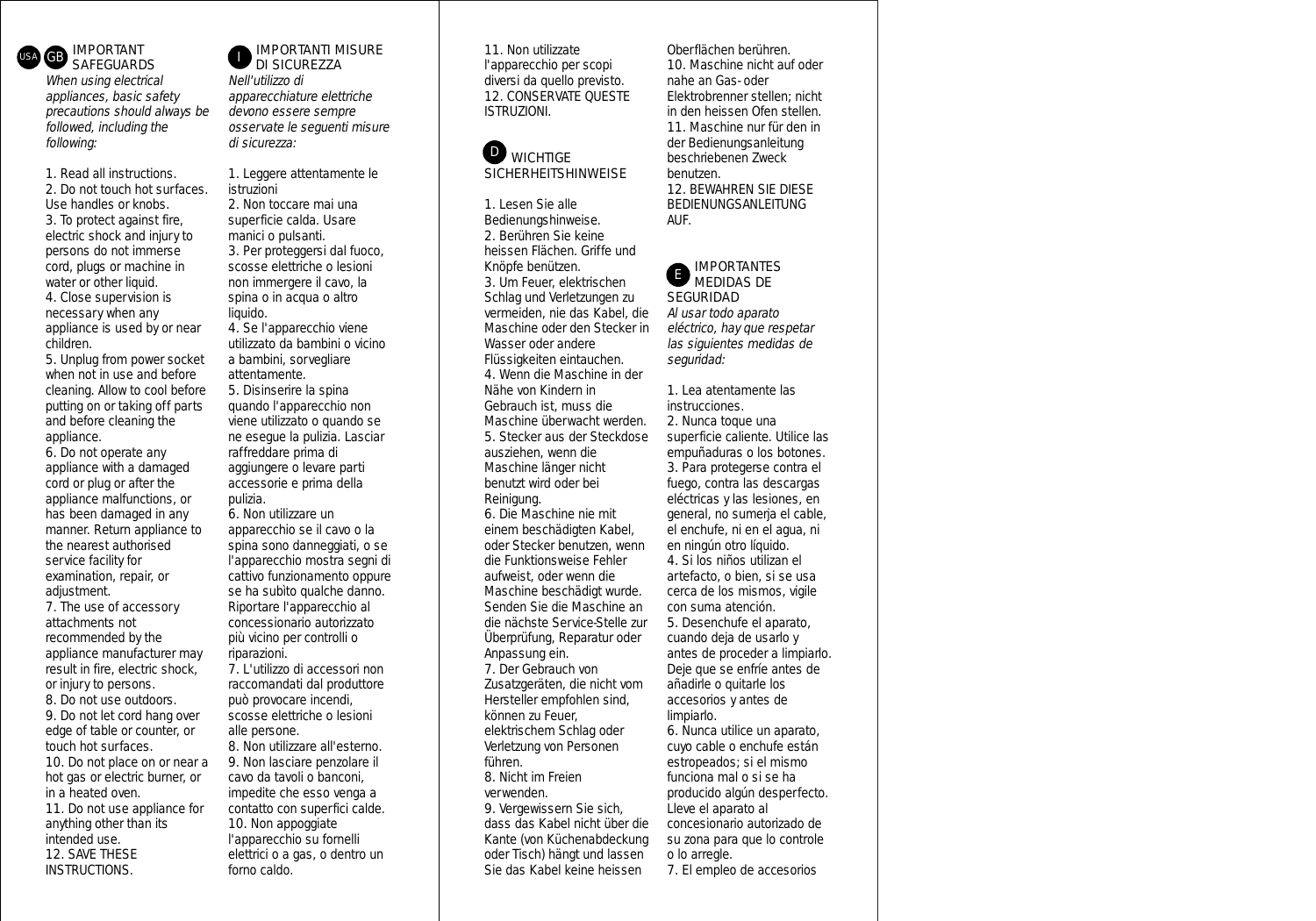no aconsejados por el fabricante puede provocar incendios, descargas eléctricas o lesiones físicas. 8. No use el artefacto al aire libre.

9. No deje el cable colgando del borde de la mesa o mostrador. Impida que el mismo entre en contacto con superficies calientes. 10. No apoye el aparato

sobre fogones de gas, ni calentadores eléctricos. No lo introduzca en un horno caliente.

11. No utilice el aparato para funciones distintas de la prevista.

12. GUARDE LA PRESENTE HOJA DE INSTRUCCIONES.

#### PRECAUTIONS IMPORTANTES F

Quand on se sert d'appareils électriques, il faut toujours prendre les précautions suivantes:

1. Lire attentivement la notice d'emploi. 2. Ne jamais toucher une surface chaude avec les mains nues. Utiliser les poignées ou les poussoirs. 3. Pour se protéger du feu, des secousses électriques et éviter de se blesser, ne jamais plonger la machine, la prise ou le fil dans l'eau ou un autre liquide.

4. Si la machine est utilisée par des enfants ou dans leur voisinage immédiat, surveiller attentivement les opérations. 5. Débrancher la machine après usage et pendant le nettoyage. La laisser refroidir avant d'ajouter ou d'enlever les parties accessoires et avant de la nettoyer. 6. Ne pas se servir de la machine si le fil ou la prise

sont endommagés, si ellemême donne des signes de mauvais fonctionnement ou encore si elle a subi un dommage quelconque. Dans ce cas, la rapporter au concessionnaire le plus proche pour la faire contrôler ou réparer.

7. L'emploi d'accessoires non recommandés par le fabricant risque de provoquer des incendies, des secousses électriques ou des lésions aux personnes. 8. Ne pas utiliser la machine à l'extérieur.

9. Ne pas laisser le fil pendre du bord de la table ou du comptoir et éviter qu'il soit en contact avec des surfaces chaudes.

10. Ne pas poser la machine sur des réchauds électriques, à gaz ou dans un four chaud. 11. Ne pas se servir de la machine pour des usages autres que ceux pour lesquels elle a été fabriquée. 12. GARDER SOIGNEUSEMENT CETTE NOTICE.

#### IMPORTANTES MEDIDAS DE **SEGURANÇA** P

No uso de aparelhagens eléctricas devem ser sempre respeitadas as seguintes medidas de segurança:

1. Ler com atenção as instruções. 2. Nunca tocar uma superfície quente. Usar pegas ou botões. 3. Para protecção contra o fogo, choques eléctricos ou lesões, não introduzir o fio, a ficha, em água ou qualquer outro líquido.

4. Se o aparelho é utilizado por crianças ou perto de

crianças, vigiar com atenção. 5. Desligar a ficha quando o aparelho não é usado ou quando se procede à sua limpeza. Deixar arrefecer antes de montar ou desmontar acessórios ou antes da operação de limpeza.

6. Não utilizar o aparelho no caso em que o fio ou a ficha estejam danificados, ou se o aparelho demonstra sinais de mau funcionamento ou se sofreu danos. Contactar o concessionário mais próximo para controles ou reparações.

7. O uso de acessórios não recomendados pelo produtor pode provocar incêndios, choques eléctricos ou lesões às pessoas.

8. Não usar ao ar livre. 9. Não deixar livre o cordão fora da beira das mesas. Impedir que o mesmo possa entrar em contacto com superfícies quentes.

10. Não apoiar o aparelho sobre fornos eléctricos ou a gás fogões ou dentro de um forno quente.

11. Não usar o aparelho para fins diversos daquele previsto. 12. CONSERVAR ESTAS

INSTRUÇÕES.

## SAVE THESE **INSTRUCTIONS**

CONSERVATE QUESTE ISTRUZIONI

!

BEWAHREN SIE DIESE BEDIENUNGSANLEITUNG AUF

GUARDE LA PRESENTE HOJA DE INSTRUCCIONES

GARDER SOIGNEUSEMENT CETTE NOTICE

CONSERVAR ESTAS **INSTRUÇÕES**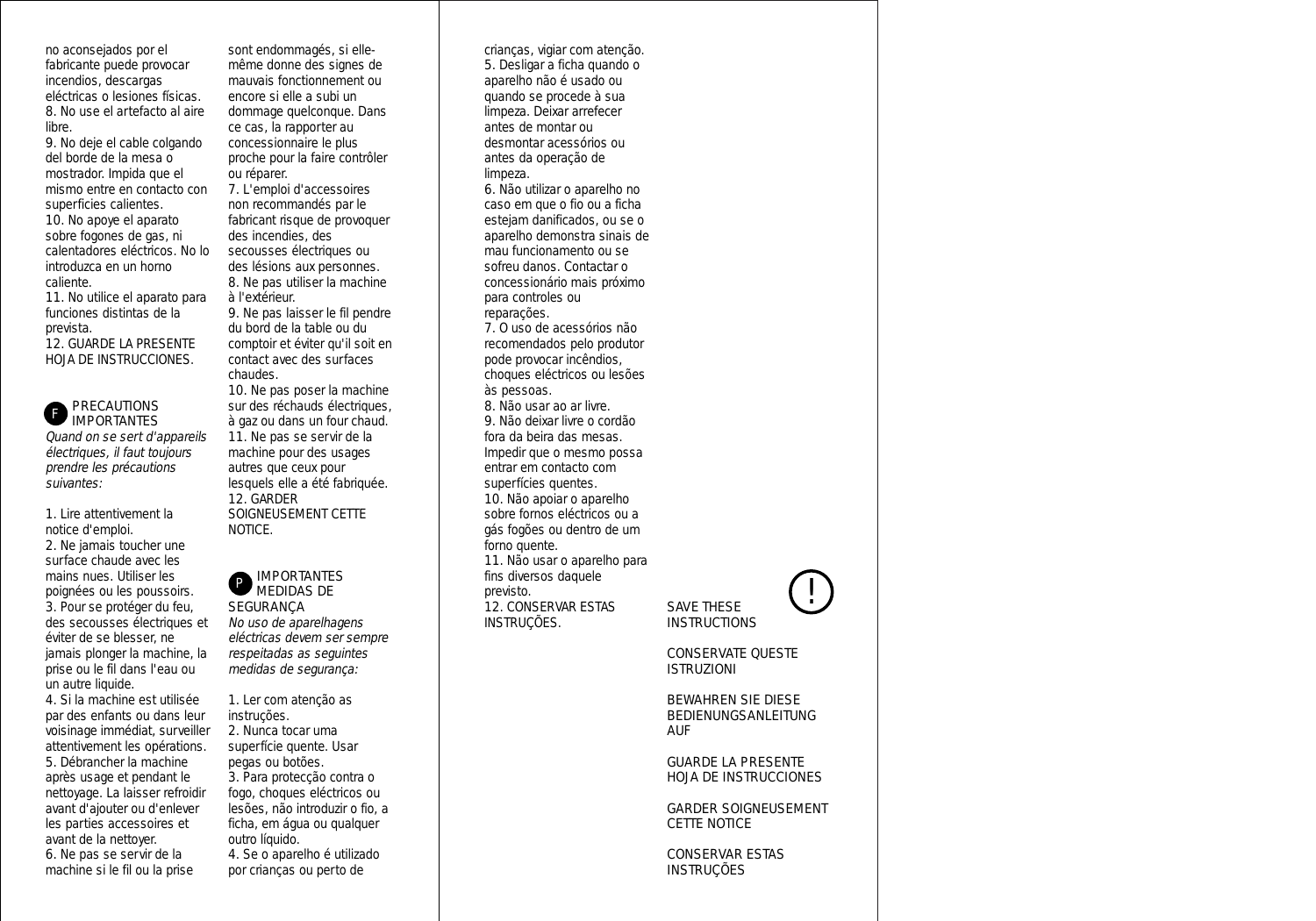

E.S.E. (Easy Serving Espresso)

The X3 espresso **GB** machine uses the EASY SERVING ESPRESSO (E.S.E) system: for best results, we recommend using the E.S.E. servings, which are easily recognisable by the E.S.E. logo on the package. The E.S.E. system guarantees several benefits: the quality of the espresso coffee remains constant regardless of the user's experience. The system is very easy to use, quick, and extremely easy to clean. It is very important, however, that you store E.S.E. servings in a closed, airtight container so that they remain fresh. USA

La macchina per espresso X3 impiega il sistema EASY SERVING ESPRESSO (E.S.E.): per un corretto funzionamento è necessario utilizzare i serving E.S.E., facilmente riconoscibili dal marchio impresso sulle confezioni, lo stesso che si ritrova anche sulle macchine per espresso. Il sistema E.S.E. garantisce una serie di vantaggi: la qualità del caffè espresso rimane sempre costante indipendentemente dall'esperienza del consumatore nel prepararlo, l'impiego è facile e molto veloce, la pulizia del sistema è estremamente semplice. E' fondamentale conservare i serving E.S.E. in un recipiente chiuso in ambiente secco e ventilato. I

Die Espressomaschine X3 arbeitet mit dem System EASY SERVING ESPRESSO (E.S.E.): Für ein einwandfreies Funktionieren ist es notwendig, die Portionen E.S.E. zu verwenden. Die Portionen erkennen Sie am E.S.E. Markenzeichen auf der Kaffeeverpackung. Dieses Markenzeichen finden Sie ebenfalls auf der Verpackung der Espresso-Maschinen. Das System E.S.E. garantiert eine Reihe von Vorteilen: Die Qualität des Espresso bleibt immer konstant, unabhängig von der Erfahrung der zubereitenden Person. Die Verwendung von Portionen ist einfach und sehr schnell, die Reinigung der Maschine äusserst einfach. Es ist sehr wichtig, dass die E.S.E. Portionen in einem geschlossenen Behälter trocken und ohne Fremdgerüche aufbewahrt werden.

La máquina de café exprés X3 se utiliza con el sistema EASY SERVING ESPRESSO (E.S.E.). Para que la misma funcione correctamente, es preciso utilizar los servings E.S.E. Los reconocerá fácilmente mediante la marca impresa en los envases, que es la misma que se aprecia en las máquinas de café exprés. El sistema E.S.E. garantiza una serie de ventajas: la calidad del café exprés permanece siempre constante, independientemente de la pericia del consumidor, a la hora de prepararlo; es fácil de usar y muy rápido; el sistema es muy sencillo de limpiar. E

Es fundamental que conserve los serving E.S.E.

## en un recipiente cerrado, en un ambiente seco y ventilado.

La cafetière pour expresso X3 utilise le système EASY SERVING ESPRESSO (E.S.E.): pour qu'elle fonctionne correctement, il faut donc employer les serving E.S.E. que l'on reconnaîtra aisément à la marque imprimée sur les emballage et qui figure sur la cafetière elle-même. Le système E.S.E. présente toute une série d'avantages: il garantit une qualité de café expresso constante, indépendamment de l'habileté du consommateur à le préparer, il est d'utilisation rapide et facilite le nettoyage de la machine. IMPORTANT: les serving E.S.E. doivent être conservés dans un récipient fermé et dans un lieu sec et bien aéré. F

A máquina para café expresso X3 utiliza o sistema EASY SERVING EXPRESSO (E.S.E.): para o correcto funcionamento é necessário utilizar o serving E.S.E. que se reconhece facilmente pela marca gravada nas confecçes, o mesmo que se encontra nas máquinas para café expresso. O sistema E.S.E. garante uma série de vantagens: a qualidade do café expresso permanece sempre constante independentemente da prática do consumidor em prepara-lo, o uso é fácil e muito rápido, a limpeza do sistema é extremamente simples. P

É fundamental conservar o serving E.S.E. fechado num recipiente num ambiente seco e ventilado.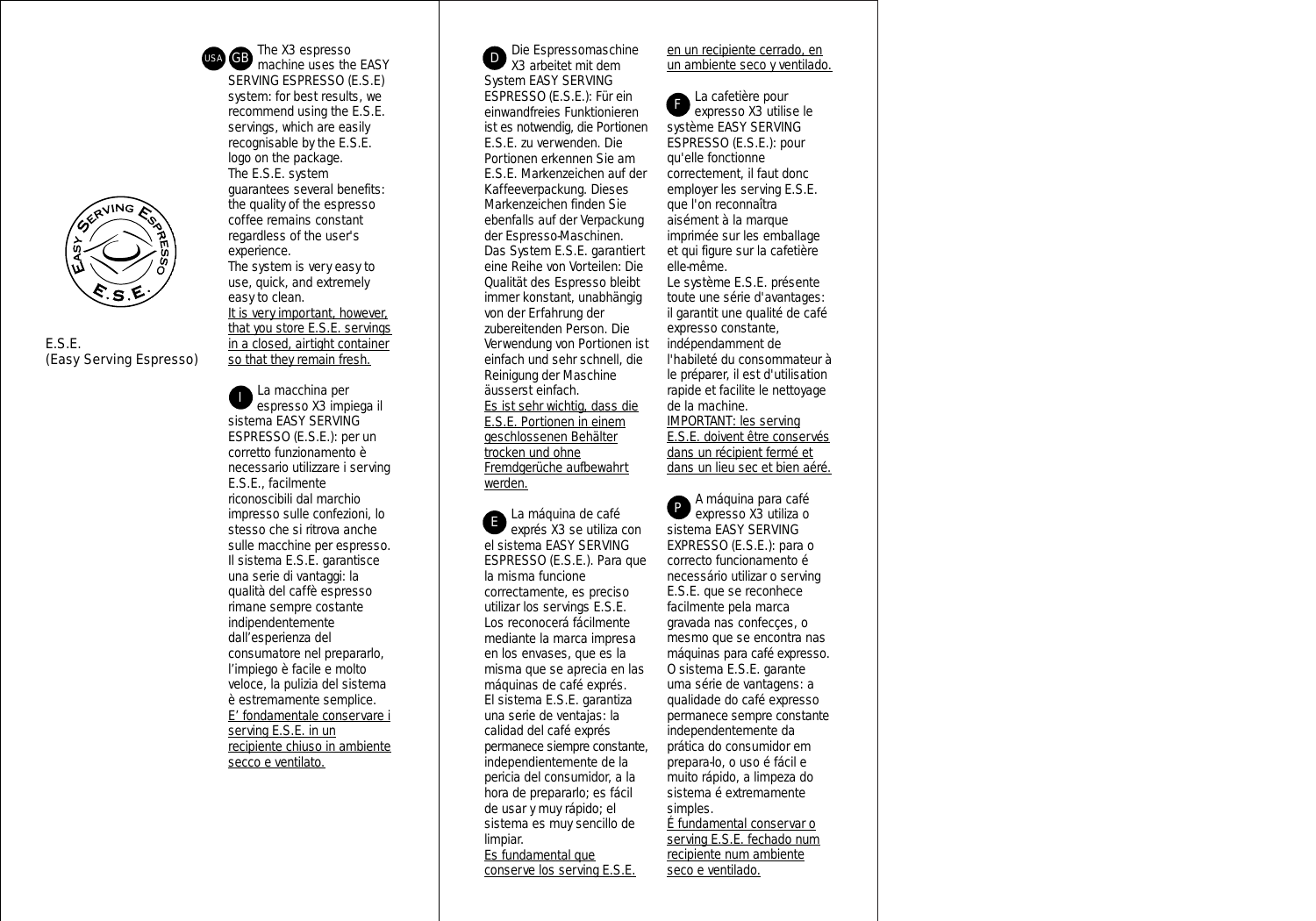

#### General Rules for Using the Machine

It is important to keep the machine clean by frequently washing the drip plate (11), the filter holder (7), and the water tank (10). The steam outlet pipe (9) and the air absorption hole (16) should also be kept clean.

#### VERY IMPORTANT: never immerse the machine in water or put it in a dishwasher.

The water contained in the tank (10) must be changed regularly. After changing the water, check that the intake pipe (14) is positioned inside the tank (10).

Depending on the hardness of the water in your area, it is recommended that you occasionally use a special de-scaling product for coffee machines (do not use vinegar) to remove scaling inside the machine.

De-scaling: Follow the directions on the package for recommended strength. Mix, as per package instructions, enough de-scaling solution to fill the water tank (10) two-thirds full, and put tank in machine.

Turn on the machine, but do not wait for it to heat. Immediately, open the steam valve (4) and let all but one third of the solution run through the steam outlet (9) into a container. Close the steam valve (4). Then turn on the coffee switch (2) and let the remainder of the solution run through the filter holder (7) into a container. When the water tank is empty, turn off the coffee on/off switch immediately (1).

Rinsing: Wash the water tank (10) with soap and rinse thoroughly. Refill the water tank with fresh cold water and replace in the machine. Open the steam valve (4) and let the full tank of water run through the steam outlet (9) into a container. Close the steam valve (4). Refill the water tank with fresh cold water and replace it in the machine. Turn on the coffee switch (2) and let all of the water run through the filter-holder (7) into a container. When the water tank is empty, the cleaning process is complete. After refilling the tank, you

can begin to make coffee again. If you use your machine frequently, and live in a area with hard water, you may want to repeat this process once every two months. If your water is not hard, or if you use the machine less frequently, you can descale every six months to one year. (If you want proof that all of the cleaning solution is out of the machine, steam some milk as explained in the section on making cappuccino. The milk will curdle if any solution is left in the machine.) In order to enjoy a perfect piping hot espresso, keep the cups warm by storing them on the cup warmer (12) on top of the machine. Operating the Machine

# Installation It is only necessary to do the

#### following before using the machine for the first time.

A) Check that the voltage plate of the supply current of your machine is correct by looking on the plate (15) before plugging it into the electrical socket.

B) Fill the tank half-full of cold water (10), ensuring that the intake pipe (14) is immersed in the water. Place a container under the filter-holder (7). Turn on the main on/off switch (1) and activate the water flow through the internal system by turning on the coffee switch (2). C) Fill the tank again (10), checking

that the intake pipe (14) is immersed in the water.

#### How to make the first espresso after installation (or after the machine has been turned off).

To make sure the machine is in the ideal condition to make a perfect espresso, follow the instructions below:

D) Turn on the main switch (1) and make sure that the on/off pilot light (6) will come on automatically, indicating that the machine is heating.

E) Take out an E.S.E. serving and place it in the filter-holder (7) with the printed side facing down. F) Place the filter-holder (7) in its housing (8), and rotate until it fits firmly, making a good seal.

G) Make the coffee by turning on the switch (2): once you have the desired quantity of coffee (extra strong-one ounce, or mild-two

ounces) turn off the switch (2). H) Remove the filter-holder (7) from its housing (8) by repeating the operation described in point F in reverse. Dispose of the used E.S.E. serving.

#### Preparation of additional cups of espresso:

I) To make more cups of espresso, repeat operations E through H.

#### Ground Coffee Kit (Using preground coffee to prepare espresso)

A Ground Coffee Kit is available as an option with your X3. You will need this kit if you want to use pre-ground coffee (not E.S.E. Servings) to make espresso. The Ground Coffee Kit contains a filter-holder, which must be fitted with one of two filters provided with the kit. The smaller filter should be used to prepare one cup of espresso, and the larger filter for two cups of espresso. The kit also includes a measuring spoon, which will also be used to measure the correct amount of coffee per serving, and also to tamp or press the coffee firmly into the filter-holder. The Ground Coffee Kit is used as followed:

J) Select the one or two cup filter, depending on the number of espressos that you would like to prepare, and press it firmly into the filter-holder.

K) Take the measuring spoon and measure one spoonful (7 grams) of coffee for the one cup filter and two spoonfuls (14 grams) for the two cup filter. For each cup that you want to you will need to grind coffee or have pre-ground coffee.

#### How to produce steam (making a cappuccino)

In order to make steam for a cappuccino, it is necessary to increase the temperature of the machine, as follows: L) Make sure that there is no serving in the filter-holder. With the steam valve (4) in the closed position, turn on the steam switch (3). If the temperature pilot light (5) is not already lit, this operation will make it come on.

M) The pilot light (5) will go off when the correct temperature has been obtained. When the light goes off,

open the steam valve (4) slightly, by turning it counter-clockwise, and allow the residual water to flow from the pipe (9) until the steam comes out of the steam outlet. When steam starts to come out, close the valve (4).

N) Place a container of milk under the steam outlet pipe (9) so that a small part of the pipe is immersed. Then open the steam valve (4) to obtain steam. A special hole at the side of the nozzle brings in air, which mixes with the milk to make the foam for cappuccino. If this does not occur, change the position of the container so that the air hole (16) is not covered by the milk. It is preferable to use very cold milk. After you have steamed the milk, turn off the steam switch (3).

After a few minutes, the machine will return to the correct temperature for making espresso.

#### Troubleshooting for cappuccino:

If you notice a reduction in the supply of steam, close the steam valve (4) and turn on the coffee switch (2) until water comes out of the filter-holder (7). Then repeat steps K and L.

#### O) It is very important to avoid making an espresso immediately after using the steam function, as the machine will be too hot.

To reduce the temperature of the machine quickly in order to make a perfect espresso, follow the instruction below:

- Make sure that there is no coffee serving in the filter-holder.

- Turn on the coffee switch (2) and put a container under the filter-holder (7). This will remove some hot water from the boiler. Do this until the temperature pilot light (5) comes on.

- Turn off the coffee switch (2) to stop the water flow and then wait again for the temperature pilot light (5) to go off: the machine is now ready to make another espresso.

THE MANUFACTURER RESERVES THE RIGHT TO MAKE MODIFICATIONS OR IMPROVEMENTS WITHOUT PRIOR NOTICE. TECHNICAL CHARACTERISTICS: VOLTAGE: 220/230 V (110/120 V US - 110 V J) POWER: 1.050 W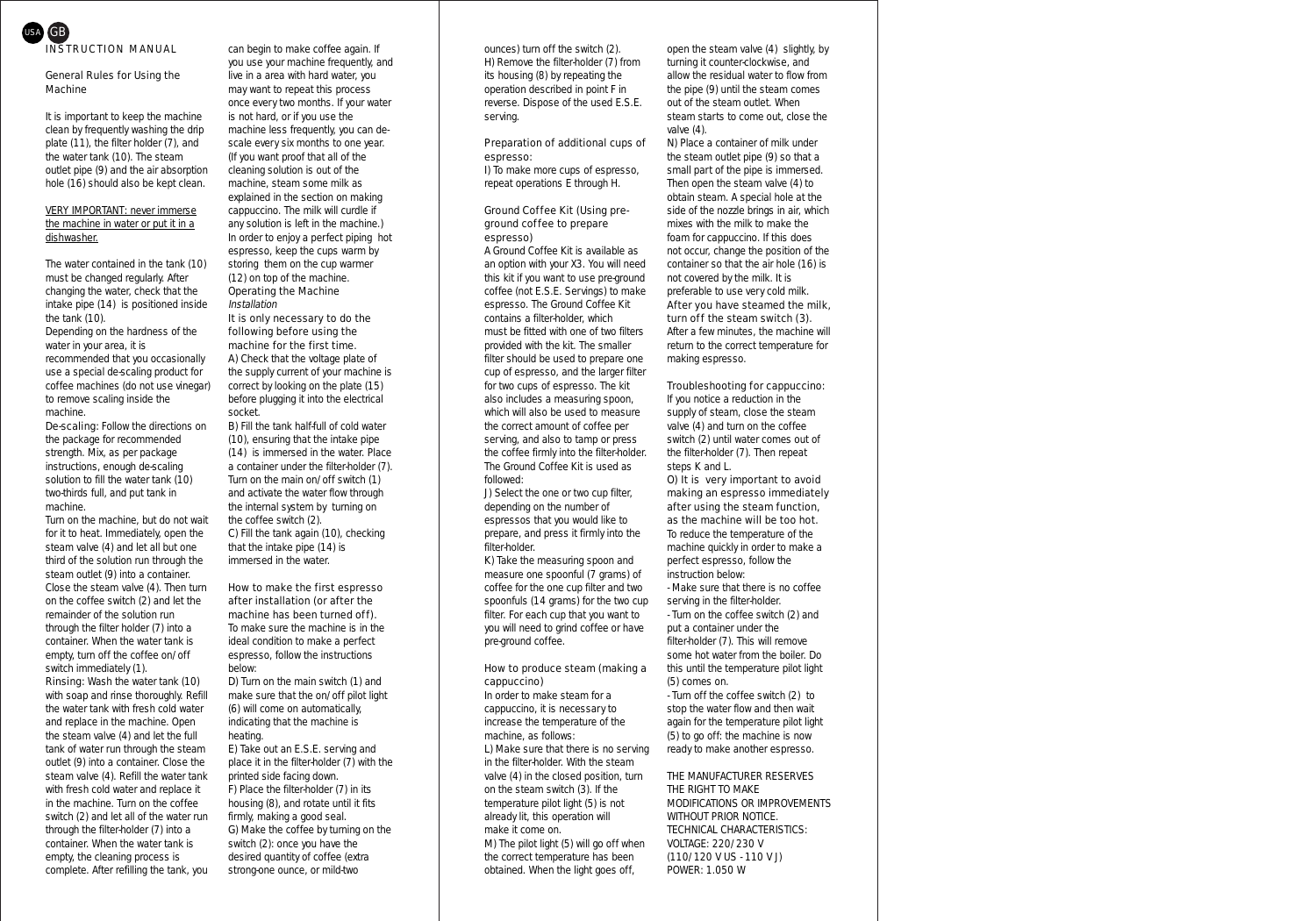# MANUALE DI ISTRUZIONI

I

#### Regole generali per l'uso della macchina

La macchina deve essere mantenuta pulita sciacquando frequentemente il vassoio (11), il porta-filtro (7), il serbatoio (10), il tubo uscita vapore (9) e il foro di aspirazione aria (16).

#### IMPORTANTISSIMO: mai immergere la macchina in acqua o introdurla in lavastoviglie.

L'acqua contenuta nel serbatoio (10) deve essere regolarmente sostituita. Dopo il cambio dell'acqua verificare che il tubo di aspirazione (14) sia collocato all'interno del serbatoio (10). Si consiglia di utilizzare, ogni tre mesi, una miscela per la rimozione del calcare appositamente studiata per macchine per espresso. Per gustare un espresso perfetto si consiglia di mantenere calde le tazze utilizzando lo scalda-tazze (12) incorporato nella macchina.

#### Funzionamento della macchina

#### Installazione

A) Verificare sulla placca (15) che il voltaggio della corrente di alimentazione sia corretto: in caso affermativo, collegare la macchina alla presa di corrente.

**B)** Riempire con acqua fredda metà del serbatoio (10) assicurandosi che il tubo di aspirazione (14) sia immerso nell'acqua. Collocare un recipiente sotto il porta-filtro

(7). Azionare l'interrutore generale (1) e far circolare l'acqua nel circuito interno azionando l'interruttore del caffè (2). C) Riempire nuovamente il

serbatoio (10) verificando che il tubo di aspirazione (14) sia immerso nell'acqua.

#### Come ottenere il primo caffè dopo l'installazione (o lo spegnimento) della macchina

Per far sì che la macchina si trovi nelle condizioni ideali per preparare un espresso perfetto, seguire le seguenti istruzioni:

D) Azionare l'interruttore generale (1) e accertarsi che la spia di avviamento (6) sia accesa: se la temperatura della macchina non è sufficiente, si accenderà la spia della temperatura (5). Inserire il porta-filtro (7) nel suo alloggiamento. Attendere che la spia della temperatura (5) si spenga. Collocare una tazza sotto il porta-filtro (7) e azionare l'interruttore del caffè (2). Lasciare uscire l'acqua calda. Vuotare l'acqua calda dalla tazza.

A questo punto la macchina e la tazza sono pronte per un espresso perfetto.

E) Estrarre un serving E.S.E. e collocarlo nel porta-filtro (7) con il marchio verso il basso. F) Inserire il porta-filtro (7) nel suo alloggiamento (8) facendolo ruotare fino a trovare resistenza. G) Preparare il caffè azionando l'interruttore (2): una volta raggiunta la quantità desiderata di caffè (ristretto o lungo) spegnere l'interruttore (2).

H) Togliere il porta-filtro (7) dal suo alloggiamento (8) ripetendo in maniera inversa l'operazione descritta al punto F). Eliminare il serving E.S.E. utilizzato.

# Preparazione successiva di altri caffè

I) Per preparare altri caffè ripetere le operazioni da E a H.

# Come ottenere vapore (Preparazione di un cappuccino)

J) Assicurarsi che il porta-filtro sia senza serving. Con la valvola del vapore (4) in posizione chiusa azionare l'interruttore del vapore (3). Se non era già accesa, questa operazione farà accendere la spia della temperatura (5). K) Dopo lo spegnimento della spia della temperatura (5), aprire un poco, in senso antiorario, la valvola del vapore (4) e far fuoriuscire l'acqua residua dal tubo (9) fino all'arrivo del vapore. Quando inizia a uscire vapore chiudere la valvola (4). L) Collocate un recipiente con il latte sotto il tubo di uscita del vapore-cappuccino (9) in modo da immergene una parte. Aprire poi la valvola del vapore (4) per ottenere il vapore desiderato. Un apposito foro a lato dell'ugello rende possibile l'assorbimento di una piccola parte di aria che miscelandosi con il latte lo trasforma in crema per cappuccino. Se ciò non avviene modificate la posizione del recipiente affinché il foro di aspirazione aria (16) non venga coperto dal latte.

E' preferibile usare latte molto freddo.

# Chiudere l'interrutore del vapore (3).

Se si nota una diminuzione nell'erogazione del vapore chiudere la valvola del vapore (4) e azionare l'interruttore del caffè (2) fino alla fuoriuscita di acqua dalla porta-filtro (7). Ripetere quindi i passaggi K e L.

#### M) E' molto importante evitare di preparare un espresso subito dopo l'erogazione di vapore poiché la macchina è ancora troppo calda.

Per ridurre rapidamente la temperatura della macchina e ottenere un espresso perfetto, seguire le seguenti istruzioni:

- Assicurarsi che il porta-filtro sia senza serving.

- Azionare l'interruttore del caffè (2) e collocare un recipiente sotto il porta-filtro (7) consentendo la fuoriuscita di acqua calda fino all'accensione della spia della temperatura (5).

- Spegnere l'interruttore del caffè (2) interrompendo così il flusso di acqua e attendere che si spenga la spia della temperatura: la macchina è ora nuovamente pronta per preparare un altro espresso.

IL PRODUTTORE SI RISERVA IL DIRITTO DI APPORTARE MODIFICHE O MIGLIORAMENTI SENZA **PREAVVISO** CARATTERISTICHE TECNICHE: VOLTAGGIO: VOLTAGE: 220/230 V (110/120 V US - 110 V J) POTENZA: 1.050 W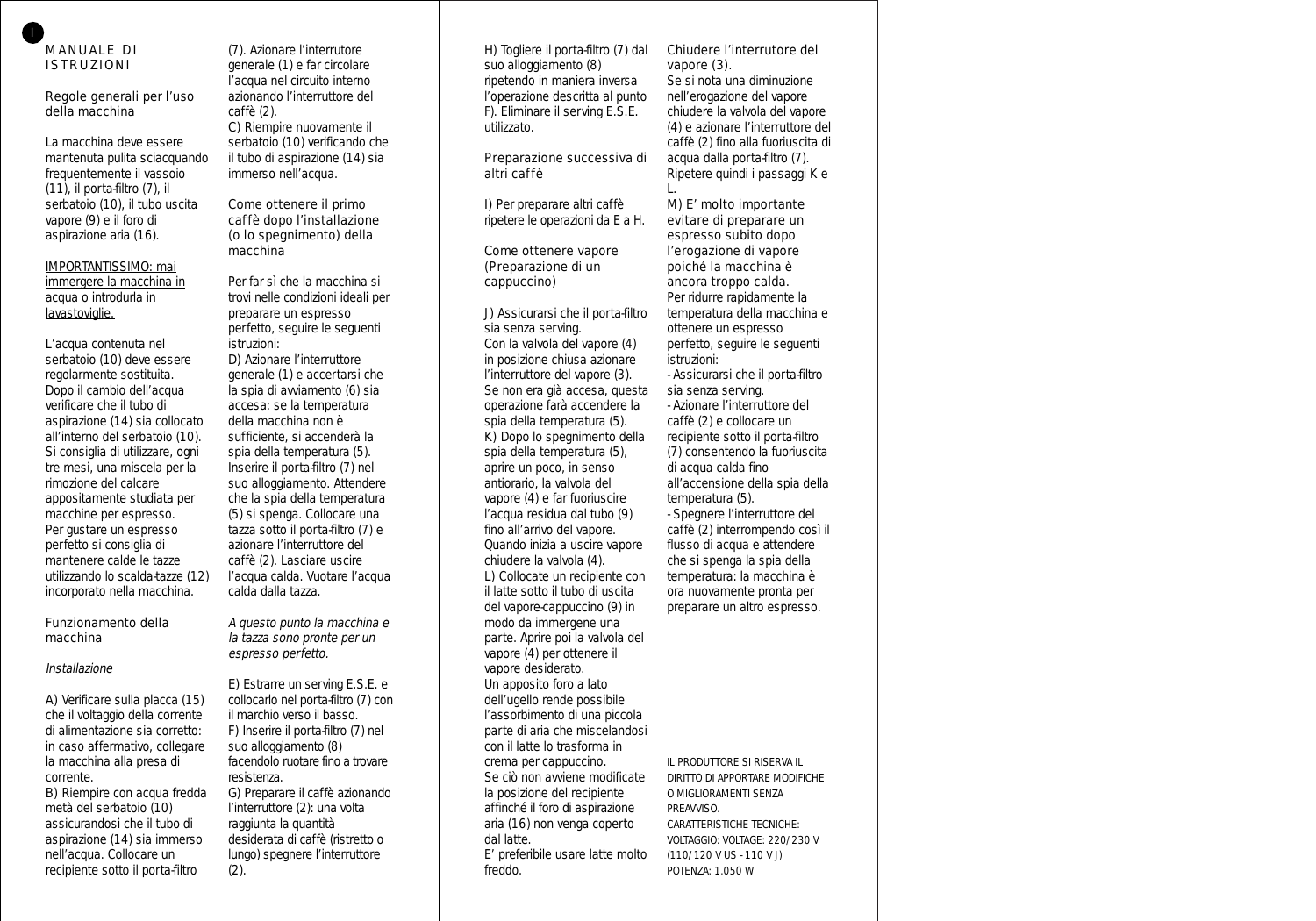# BEDIENUNGSANLEITUNG D

### Allgemeine Hinweise zum Gebrauch des Gerätes

Die Reinigung der Maschine erfolgt durch häufiges Ausspülen der Tropfschale (11), des Filterträgers (7), des Wassertankes (10), des Dampfrohres (9) und des Lufteinlasses beim Dampfrohr  $(16)$ .

WICHTIG: Das Gerät nie ins Wasser tauchen. Stellen Sie das Gerät nie in einen Geschirrspüler.

Der Inhalt des Wassertankes (10) sollte regelmässig ausgewechselt werden. Nach einem Wasserwechsel sicherstellen, dass der Saugschlauch (14) ins Tankinnere (10) reicht. Es empfiehlt sich, die Maschine alle drei Monate mit einem speziell für Espresso-Maschinen entwickelten Kalklösungsmittel zu entkalken (kein Essig verwenden). Für einen perfekten Espresso-Geschmack empfiehlt es sich, die Tassen vorher auf dem Tassenwärmer (12) vorzuwärmen.

#### Betriebsbeschreibung Installation

A) Kontrollieren Sie, ob Ihre Netzspannung mit den Angaben auf dem Typenschild des Gerätes übereinstimmt. Wenn ja, das Gerät einstecken. B) Die Hälfte des Wassertankes (10) mit kaltem Wasser auffüllen und darauf achten, dass der Saugschlauch (14) ins Wasser eintaucht. Den Kaffeeschalter (2) betätigen und dadurch das Wasser im Innenkreislauf zirkulieren lassen. Einen Behälter unter

den Filterträger (7) stellen. C) Den Wassertank (10) erneut auffüllen und darauf achten, dass der Saugschlauch (14) ins Wasser eintaucht.

#### Der erste Kaffee nach erfolgter Installation (oder dem Ausschalten) der Maschine

Durch das Befolgen der folgenden Anweisungen versetzen Sie Ihre Maschine in die idealen Betriebsbedingungen und erhalten einen perfekten Espresso: D) Den Betriebsschalter (1) einschalten und sicherstellen, dass die Betriebslampe (6) aufleuchtet; wenn die Temperatur der Maschine unzureichend ist, leuchtet die Temperaturkontrollampe (5) automatisch auf. Den Filterträger (7) an der dafür vorgesehenen Stelle einführen. Warten bis die Temperaturkontrollampe (5) auslöscht. Eine Tasse unter den Filterträger (7) stellen und den Kaffeeschalter (2) betätigen. Das heisse Wasser auslaufen lassen. Das warme Wasser aus der Tasse weggiessen.

An dieser Stelle stehen Ihnen die Maschine und die Tasse für einen perfekten Espresso bereit.

E) Eine Kaffeeportion mit dem Markenzeichen "illy down" gegen unten in den Filterträger (7) einlegen. F) Den Filterträger (7) fest in das Gehäuse nach rechts eindrehen.

G) Den Kaffeeschalter (2) einschalten, den Kaffee zubereiten und nach Erhalt der gewünschten Menge (wenig oder viel / ristretto o lungo)

#### wieder ausschalten.

H) Den Filterträger (7) aus seinem Gehäuse drehen und dabei nach links drehen. Die gebrauchte Kaffeeportion entfernen.

#### Zubereitung von weiteren Kaffees

I) Für die Zubereitung von weiteren Kaffees sind die Punkte von E bis H zu wiederholen.

#### Zubereitung von Dampf (für einen Cappuccino)

J) Darauf achten, dass sich keine Portion in der Maschine befindet. Bei geschlossenem Dampfventil (4) den Dampfschalter (3) einschalten. Wenn die Temperaturkontrollampe (5) nicht bereits aufleuchtet, wird sie durch diesen Vorgang eingeschaltet. K) Nach dem Erlöschen der Temperaturkontrollampe (5), das Dampfventil (4) im Gegenuhrzeigersinn ein wenig aufdrehen, damit das Restwasser aus dem Dampfrohr (9) auslaufen kann und warten, bis Dampf aus dem Rohr austritt. Wenn der Dampf auszuströmen beginnt, das Ventil (4) schliessen. L) Den Milchbehälter unter das Auslaufrohr des Cappuccino-Dampfes (9) stellen, welches ein wenig in die Flüssigkeit eingetaucht werden muss. Dann das Dampfventil (4) öffnen, um auf diese Weise den gewünschten Dampf zu erhalten. Eine kleine Bohrung oberhalb der Düse nimmt einen kleinen Teil der Luft auf und schäumt die Milch für den Cappuccino auf. Erfolgt dies nicht, muss der Milchstand so geändert werden, bis der

Lufteinlass (16) des Dampfrohres über der Milch liegt. Es wird empfohlen, dazu sehr kalte Milch zu verwenden.

#### Nach dem Bezug Dampfschalter (3) ausschalten.

Geht der Dampf zurück, muss das Dampfventil (4) geschlossen und der Kaffeeschalter (2) gedrückt werden, bis Wasser aus dem Brühkopf (7) herausströmt. Anschliessend die Punkte K und L wiederholen.

#### M) Nach erfolgter Dampfabgabe sollte die Zubereitung eines weiteren Espressos unbedingt

vermieden werden, da das Gerät noch zu heiss ist. Für schnelle

Temperaturherabsenkung des Gerätes und die unmittelbare Zubereitung eines perfekten Espressos, die folgenden Anweisungen befolgen: - Sicherstellen, dass der Filterträger leer ist. - Den Kaffeeschalter (2) bedienen und einen Behälter unter den Filterträger (7) stellen, damit das heisse Wasser bis zum Einschalten der Temperaturkontrollampe (5) auslaufen kann. - Den Kaffeeschalter (2)

ausschalten, dadurch die Pumpe unterbrechen und warten, bis die Temperaturkontrollampe auslöscht. Nun steht das Gerät für die Zubereitung eines weiteren Espressos bereit.

DER HERSTELLER BEHÄLT SICH VOR, ÄNDERUNGEN ODER VERBESSERUNGEN OHNE VORANZEIGE ANZUBRINGEN. TECHNISCHE DATEN: SPANNUNG: VOLTAGE: 220/230 V (110/120 V US - 110 V J) LEISTUNG: 1.050 W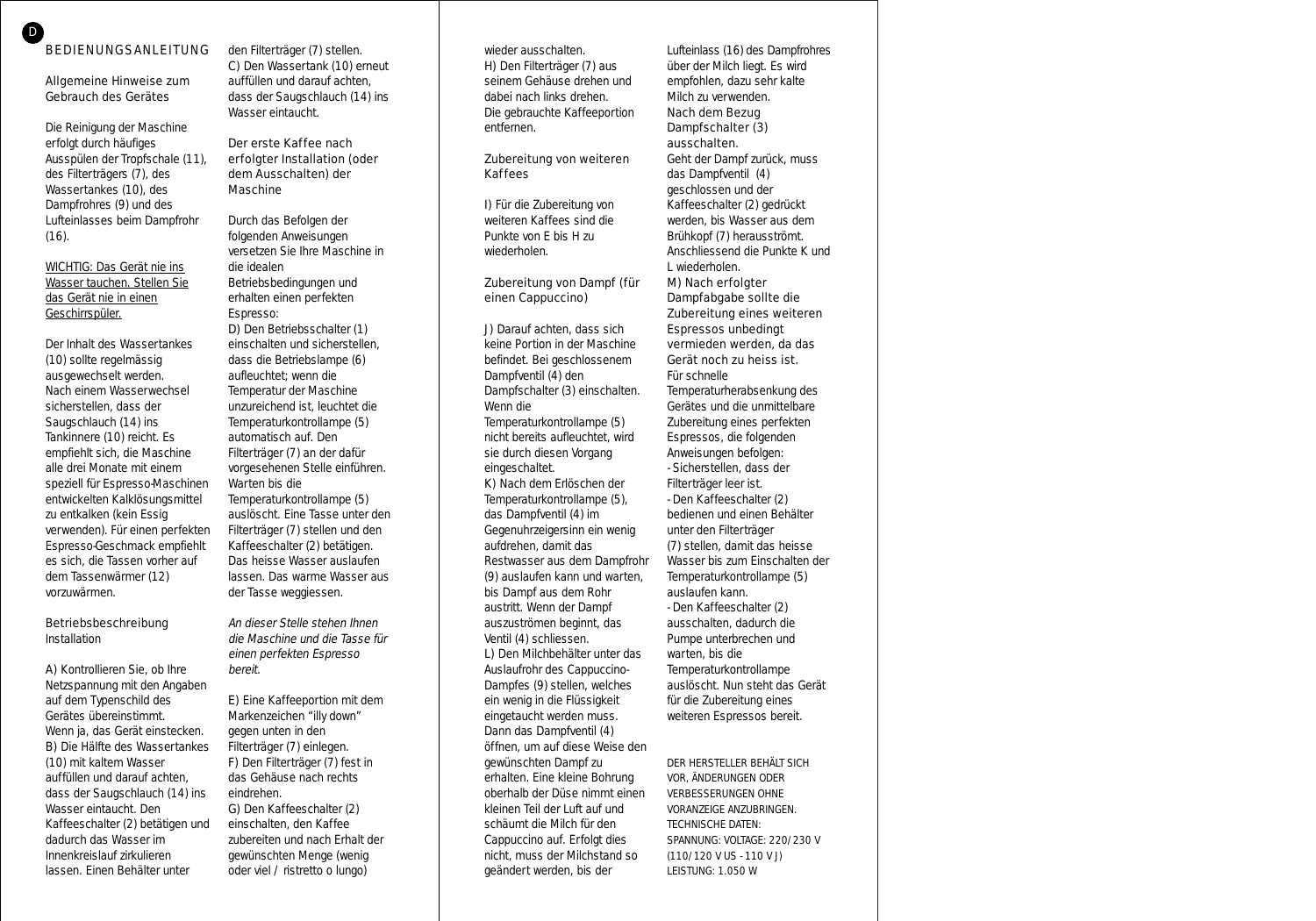# MANIJAI DE INSTRUCCIONES

E

#### Reglas generales para el uso de la máquina

Debe mantener Usted la máquina en perfectas condiciones de limpieza: para ello, lave a menudo el cajón (11), el portafiltro (7) el depósito (10), el tubo de salida del vapor (9) y el orificio de absorción de aire (16).

#### MUY IMPORTANTE: nunca sumeria la máquina en el agua, ni la introduzca en el lavavajillas.

Cambie con frecuencia el agua del depósito (10). Tras cambiar el agua, verifique si el tubo de aspiración (14) está ubicado en el interior del depósito (10). Es aconsejable utilizar, cada tres meses, una mezcla para desincrustar las restos de cal, estudiada especialmente para las máquinas de café exprés. Para saborear un café exprés perfecto, es conveniente mantener las tazas calientes utilizando el calienta-tazas (12) que viene incorporado en la máquina.

# Funcionamiento de la máquina

Instalación

A) Verifique si el voltaje de la corriente de alimentación de la red corresponde al que indica la placa (15) de la máquina: si es así, enchufe la máquina en la toma de corriente. B) Llene el depósito (10) hasta la mitad con agua fría, controlando que el tubo de aspiración (14) esté sumergido en el agua. Coloque un recipiente bajo el

portafiltro (7). Encienda la máquina mediante el interruptor general (1) y haga que el agua circule por el circuito interior, pulsando el interruptor del café (2). C) Llene una vez más el depósito (10), verificando que el tubo de aspiración (14) esté sumergido en el agua.

## Cómo preparar el primer café, después de la instalación de la máquina (o después de apagarla).

Para poner a la máquina en las condiciones ideales para preparar un café exprés perfecto, siga las siguientes instrucciones: D) Encienda la máquina mediante el interruptor general (1) y verifique si el piloto de puesta en marcha (6) está encendido. Si la temperatura de la máquina aún no ha llegado al nivel indicado, se encenderá el piloto de la temperatura (5). Inserte el portafiltro (7) en su asiento. Aguarde hasta que el piloto de la temperatura (5) se apague. Ubique una taza bajo el portafiltro (7) y pulse el interruptor del café (2). Deje que salga el agua caliente. Vacíe el agua caliente de las tazas.

Ahora la máquina y las tazas están listas para un perfecto café exprés.

E) Coja un serving E.S.E. y ubíquelo en el portafiltro (7) con la marca mirando hacia abajo.

F) Inserte el portafiltro (7) en su asiento y hágalo girar hasta el tope (8).

G) Prepare el café, pulsando el interruptor (2): cuando haya llegado a la cantidad deseada

de café (café súper corto o largo), apague con el interruptor (2). H) Quite el portafiltro (7) de su asiento (8), repitiendo todas las instrucciones indicadas en el punto F, de atrás para adelante. Eche a la basura el serving E.S.E. usado.

#### Para preparar otros cafés

I) Para preparar otros cafés, repita las operaciones indicadas desde el punto E hasta el punto H.

## Cómo obtener vapor (para preparar un capuchino a la italiana)

J) Cerciórese de que no haya un serving en el portafiltro. Con la válvula del vapor (4) en la posición "cerrado", pulse el interruptor del vapor (3). Si el piloto de la temperatura (5) estaba apagado, con esta operación se encenderá. K) Una vez que se haya apagado el piloto de la temperatura (5), abra un poco la válvula del vapor (4), haciéndola girar hacia la izquierda. Deje que salga el agua que quedaba en el tubo (9), hasta que empiece a subir el vapor. Cuando el vapor empiece a salir, cierre la válvula (4).

L) Coloque un recipiente con leche bajo el tubo de salida del vapor-capuchino (9), de manera tal que una parte del tubo quede sumergida en la leche. Luego abra la válvula del vapor (4) para que salga el vapor deseado. Un orificio al efecto, ubicado al costado de la boquilla, absorbe una pequeña cantidad de aire que, al mezclarse con la leche, la transforma en crema para el

capuchino a la italiana. Si la crema no se forma, cambie de posición el recipiente con la leche, haciendo que esta última no tape el foro de absorción del aire (16). Preferentemente utilice leche muy fría.

## Cierre el interruptor del

vapor (3). Si nota que sale menos vapor, cierre la válvula del vapor (4) y mantenga apretado el interruptor del café (2), hasta que empiece a salir agua por el portafiltro (7). Ahora repita las instrucciones indicadas en los puntos K y L.

#### M) ¡Cuidado! No prepare café exprés inmediatamente después de haber usado el vapor, puesto que la máquina está demasiado caliente.

Para lograr que la temperatura de la máquina disminuya rápidamente, lo cual le permitirá preparar un café exprés perfecto, siga las siguientes instrucciones: - Cerciórese de que en el portafiltro no haya un serving. - Pulse el interruptor del café (2) y coloque un recipiente bajo el portafiltro (7), para que

salga el agua caliente, hasta que se encienda el piloto de la temperatura (5). - Apague el interruptor del café (2), con lo cual dejará de salir agua. Aguarde hasta que el piloto de la temperatura se apague: ahora la máquina está lista para preparar un

EL FABRICANTE SE RESERVA EL DERECHO DE MODIFICAR O MEJORAR EL PRESENTE ARTÍCULO, SIN AVISO PREVIO. CARACTERÍSTICAS TÉCNICAS: VOLTAJE: VOLTAGE: 220/230 V (110/120 V US - 110 V J) POTENCIA: 1.050 W

nuevo café exprés.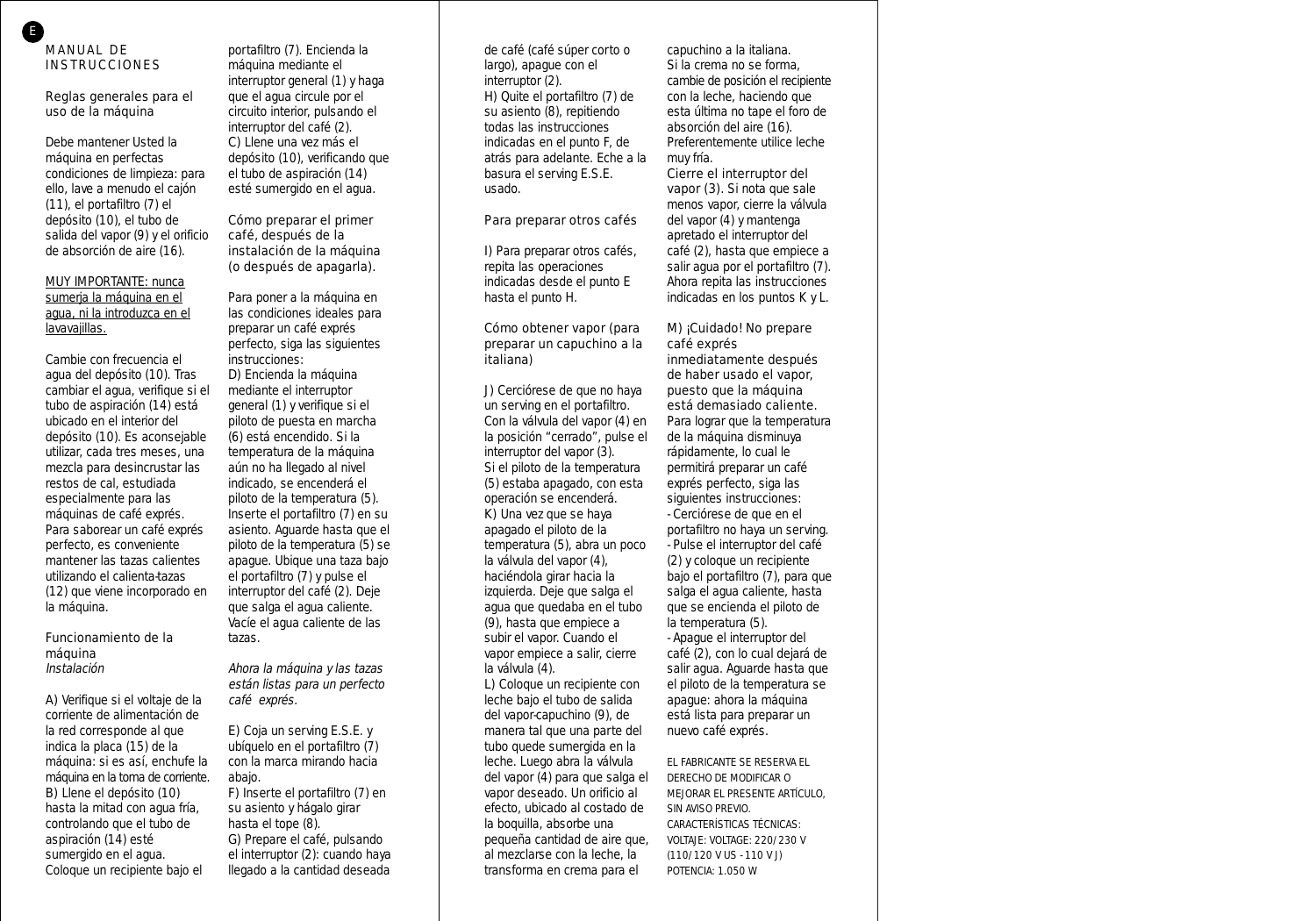## Règles générales pour l'emploi de la machine

Veiller à maintenir la cafetière toujours bien propre en rinçant fréquemment le tiroir (11), le porte-filtre (7) le réservoir (10), le conduit de sortie de la vapeur (9) et le trou d'absorption d'air (16).

TRES IMPORTANT: ne jamais plonger la machine dans l'eau ni la mettre dans le lavevaisselle.

L'eau du réservoir (10) doit être changée régulièrement. Après l'avoir fait, s'assurer que le conduit d'aspiration (14) est bien à l'intérieur du réservoir (10). Il est recommandé d'éliminer le calcaire tous les trois mois en utilisant un mélange conçu spécialement pour ce type de cafetières (pas de vinaigre). Pour obtenir un délicieux expresso à l'italienne, il est conseillé de chauffer les tasses au moyen du dispositif (12) incorporé dans la machine.

#### Fonctionnement de la cafetière

#### Mise en place

A) Vérifier sur la plaque (15) que le voltage du courant d'alimentation est correct, puis brancher la cafetière. B) Remplir d'eau froide la moitié du réservoir (10) après s'être assuré que le conduit d'aspiration (14) est bien plongé dans l'eau. Placer un récipient sous le porte-filtre (7). Actionner l'interrupteur général (1) et faire circuler l'eau dans le circuit intérieur

en actionnant l'interrupteur du café (2). C) Remplir de nouveau le

réservoir (10) en s'assurant que le conduit d'aspiration (14) est plongé dans l'eau.

#### Comment obtenir le premier café après la mise en place (ou l'extinction) de la cafetière

Pour que la cafetière se trouve dans les conditions idéales pour préparer un expresso parfait, se conformer aux instructions suivantes:

D) Actionner l'interrupteur général (1) et s'assurer que le voyant lumineux de mise en marche (6) est allumé: si la machine n'est pas assez chaude, le voyant de la température (5) s'allumera. Introduire le porte-filtre (7) dans son logement. Attendre que le voyant de la température (5) s'éteigne. Placer une tasse sous le porte-filtre (7) et actionner l'interrupteur du café (2). Laisser sortir l'eau chaude. Vider l'eau chaude de la tasse.

A ce point, la cafetière et la tasse sont prêtes pour faire un excellent expresso.

E) Extraire un serving E.S.E. et le placer dans le porte-filtre (7), la marque tournée vers le bas.

F) Introduire le porte-filtre (7) dans son logement (8) en le faisant tourner jusqu'à ce qu'on rencontre une certaine résistance.

G) Préparer l'expresso en actionnant l'interrupteur (2): une fois obtenue la quantité voulue de café (serré ou allongé), arrêter le débit,

toujours au moyen de l'interrupteur (2).

H) Retirer le porte-filtre (7) de son logement (8) en répétant à rebours l'opération décrite au point F). Jeter le serving E.S.E. utilisé.

## Préparation des cafés suivants

I) Pour préparer d'autres cafés, répéter les opérations de E à H.

# Comment obtenir de la vapeur (Préparation d'un cappuccino)

J) S'assurer qu'il n'v a pas de serving dans le porte-filtre. La soupape de la vapeur (4) étant en position fermée, actionner l'interrupteur de la vapeur (3).

Cette opération fera s'allumer, s'il était éteint, le voyant de la température (5).

K) Après que le voyant de la température (5) s'est éteint, ouvrir légèrement, en la tournant dans le sens contraire des aiguilles d'une montre, la soupape de la vapeur (4) et faire sortir l'eau restée dans le conduit (9) jusqu'à ce que la vapeur n'apparisse. Lorsque la vapeur commence à apparaître, fermer la soupape  $(4)$ .

L) Placer un récipient contenant le lait sous le conduit de sortie de la vapeurcappuccino (9) et y plonger ce dernier. Ensuite, ouvrir la soupape de la vapeur (4) pour obtenir la vapeur désirée. Un trou situé à côté de la buse permet l'absorption d'une petite quantité d'air qui, en se mélangeant au lait, le transforme en crème pour cappuccino. Si cela ne se

produit pas, modifier la position du récipient afin que le trou d'absortion d'air (16) ne soit pas couvert par le lait. Il est préférable d'utiliser du lait très froid.

Fermer l'interrupteur de la vapeur (3). Si l'on remarque une diminution du débit de la vapeur, fermer la soupape de la vapeur (4) et actionner l'interrupteur du café (2) jusqu'à ce que de l'eau sorte du porte-filtre (7). Répéter ensuite les opérations décrites aux points K et L. M) Il est expressément recommandé de ne pas préparer de café immédiatement après la sortie de vapeur, la cafetière étant encore trop chaude. Pour en diminuer la température et obtenir un expresso parfait, se tenir aux instructions suivantes: - s'assurer qu'il n'y a pas de serving dans le porte-filtre; - actionner l'interrupteur du café (2) et placer un récipient sous le porte-filtre (7) en faisant couler de l'eau chaude jusqu'à ce que s'allume le voyant de la température (5); - fermer l'interrupteur du café (2) ce qui aura pour effet d'arrêter l'eau et attendre que le voyant de la température s'éteigne; la machine est de nouveau prête à faire un autre expresso.

LE FABRICANT SE RESERVE LE DROIT D'APPORTER SANS PREAVIS DES MODIFICATIONS OU DES AMELIORATIONS A CET ARTICLE. CARACTERISTIQUES TECHNIQUES: VOLTAGE: VOLTAGE: 220/230 V (110/120 V US - 110 V J) PUISSANCE: 1050 W